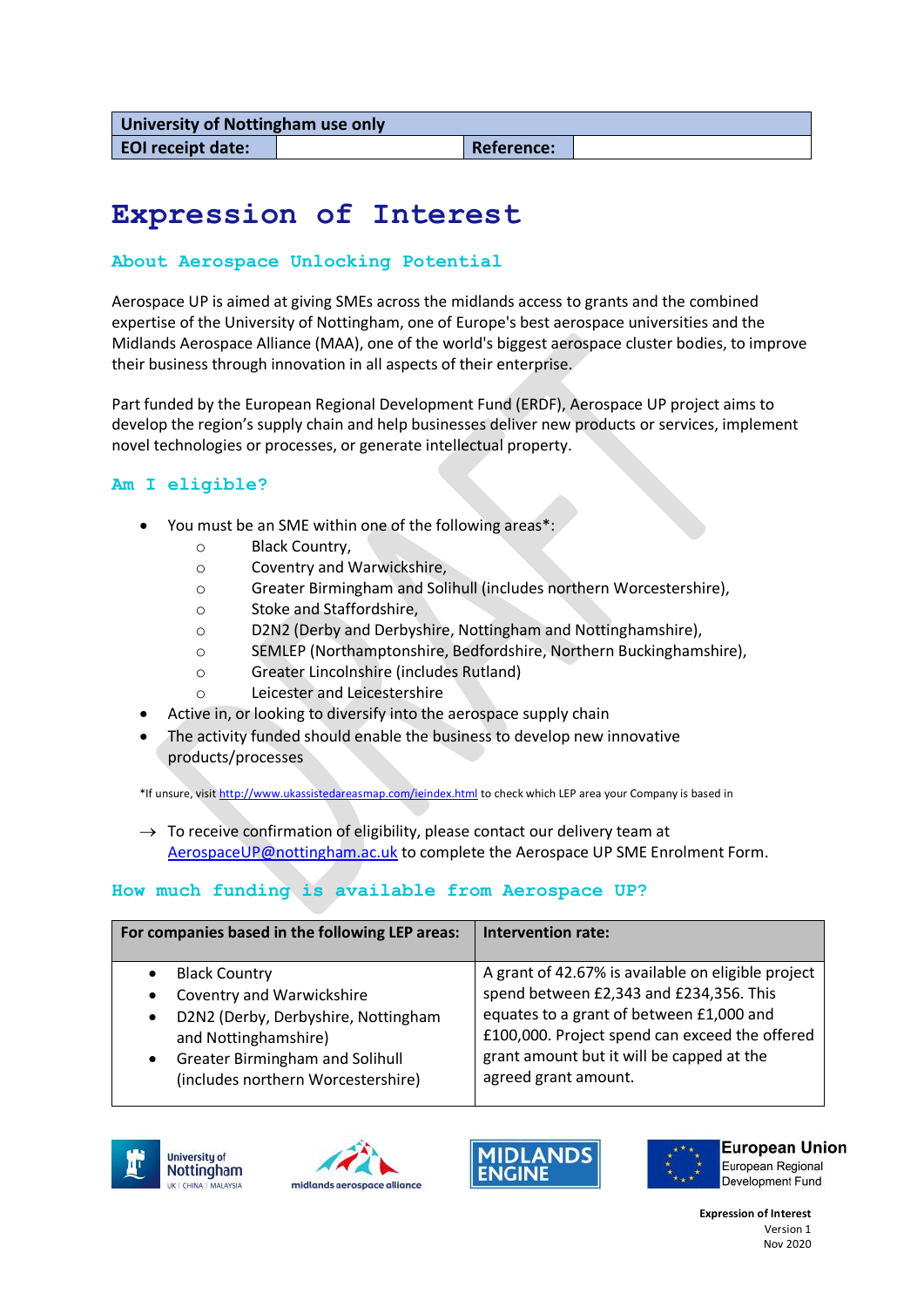

| SEMLEP (Northamptonshire,<br>$\bullet$<br>Bedfordshire, Northern<br>Buckinghamshire)<br>Leicester and Leicestershire<br>$\bullet$ |                                                                                                                                                                                                                                                                 |
|-----------------------------------------------------------------------------------------------------------------------------------|-----------------------------------------------------------------------------------------------------------------------------------------------------------------------------------------------------------------------------------------------------------------|
| Stoke and Staffordshire<br>Greater Lincolnshire<br>٠                                                                              | A grant of 52.9% is available on eligible project<br>spend between £1,890 and £189,035. This<br>equates to a grant of between £1,000 and<br>£100,000. Project spend can exceed the offered<br>grant amount but it will be capped at the<br>agreed grant amount. |

Once approved, a date by which all grant monies must be reclaimed from the University will be outlined in the Aerospace UP Innovation Agreement. This will be no later than  $31<sup>st</sup>$  August 2022.

The length of the proposed project can be range from 1 month to 18 months. However, due to the programme ending on 31<sup>st</sup> December 2022, a project starting on e.g. 1<sup>st</sup> Jan 2022 would only have funding available for 8 months until  $31<sup>st</sup>$  August 2022.

The grant for this project is delivered under EU GBER rules for State Aid (Article 25).

#### **What is the process?**

Projects to be funded will be determined by a two-stage selection process.

This Expression of Interest requires provisional information about the proposed project to enable the selection of those applications which will be invited to make a full proposal for funding. As a general rule, appendices should not be added, but pictures/diagrams may be appended, if this will aid understanding.

We strongly encourage you contact either one of the Business Development Managers at the University of Nottingham or a Technology Manager at the Midlands Aerospace Alliance for assistance in completing the form. Contact Details are:

University of Nottingham – [AerospaceUP@nottingham.ac.uk](mailto:AerospaceUP@nottingham.ac.uk)

Midlands Aerospace Alliance – [AerospaceUP@midlandsaerospace.org.uk](mailto:AerospaceUP@midlandsaerospace.org.uk)

If successful at the Expression of Interest stage, the Full Proposal stage will require more details including project description, work breakdown schedule, expenditure schedule and project plan. Dependent on the complexity of the proposed project, representatives from the applicant may be required to make a presentation and answer questions at a panel meeting.

Please note that applicants should allow a minimum of 3 months for the progression of applications through the entire process, although each project will be different and your Aerospace UP contact will provide clearer updates on the timescales once your application has been received.







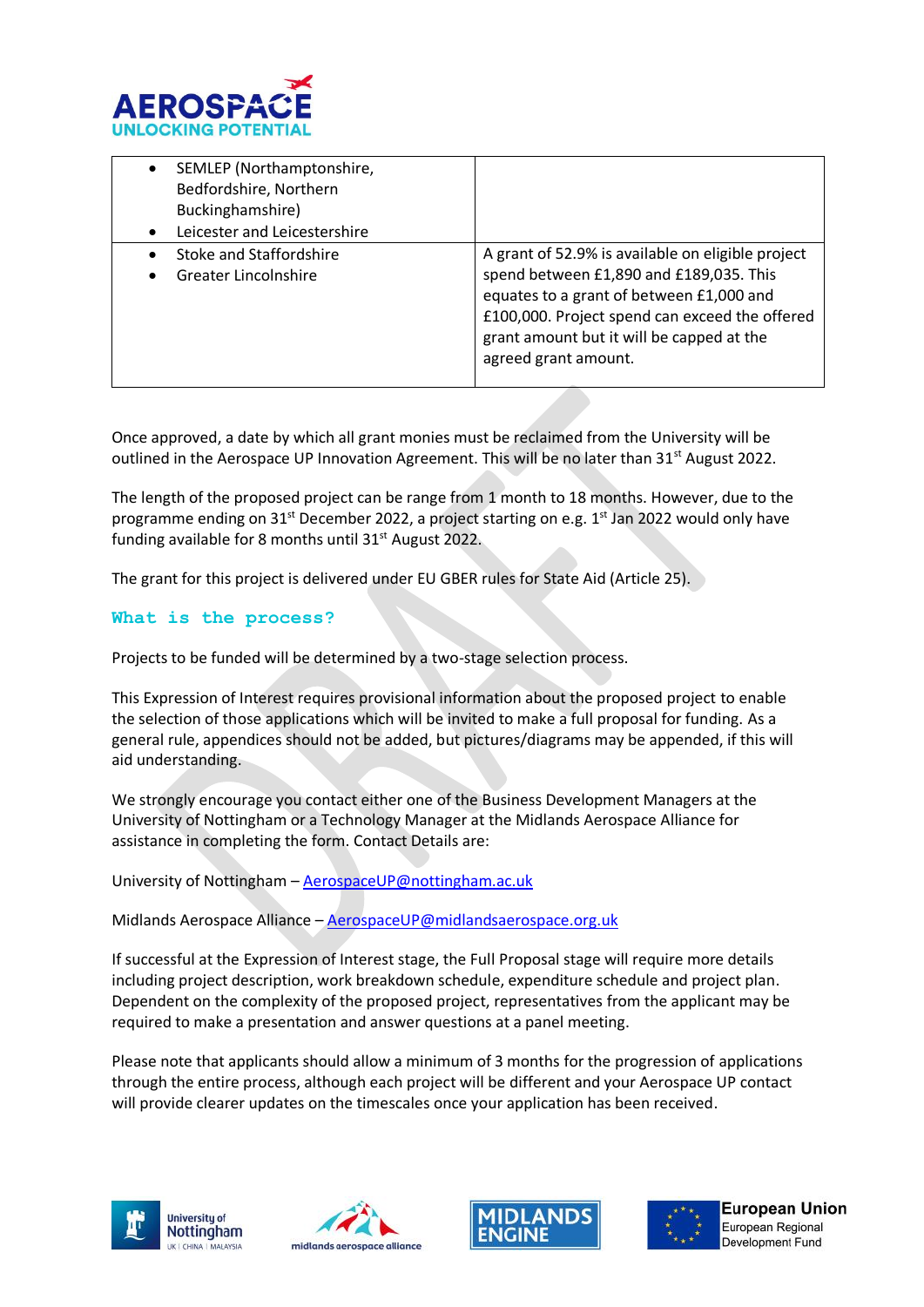

# **Aerospace Unlocking Potential – Innovation Grant for SMEs – Expression of Interest**

| 1. Applicant Details                      |  |  |  |
|-------------------------------------------|--|--|--|
| 1.1 Full Contact Name                     |  |  |  |
| 1.2 Business Name                         |  |  |  |
| 1.3 Business Address (including postcode) |  |  |  |
|                                           |  |  |  |
| 1.4 Company Registration No or Unique Tax |  |  |  |
| Reference (UTR)                           |  |  |  |
| 1.5 Business telephone                    |  |  |  |
| 1.6 Business e-mail address               |  |  |  |
| 1.7 Nature of Business                    |  |  |  |
| 1.8 Is your business VAT registered?      |  |  |  |
| 1.9 If 'Yes', please enter your VAT       |  |  |  |
| Registration number (VAT registered       |  |  |  |
| businesses must show all costs on this    |  |  |  |
| application form exclusive of VAT)        |  |  |  |
| 1.10 How did you hear about this grant    |  |  |  |
| scheme?                                   |  |  |  |
| 1.11 How does your business currently fit |  |  |  |
| into the aerospace supply chain? If not   |  |  |  |
| currently a part of the aerospace supply  |  |  |  |
| chain, explain how your project will help |  |  |  |
| you diversify into it.                    |  |  |  |

#### **2. Overview of the proposed project (**Answers to each question in this section should aim to be typically no more than 500 words.**)**

| 2.1 Project Name          |  |
|---------------------------|--|
| 2.2 Please provide an     |  |
| overview of the           |  |
| proposed project,         |  |
| including the overall     |  |
| objectives and expected   |  |
| outcomes?                 |  |
| 2.3 What is the new       |  |
| product, service or       |  |
| process that this project |  |
| will enable you to        |  |
| introduce, and why do     |  |
| you consider it to be     |  |
| innovative?               |  |







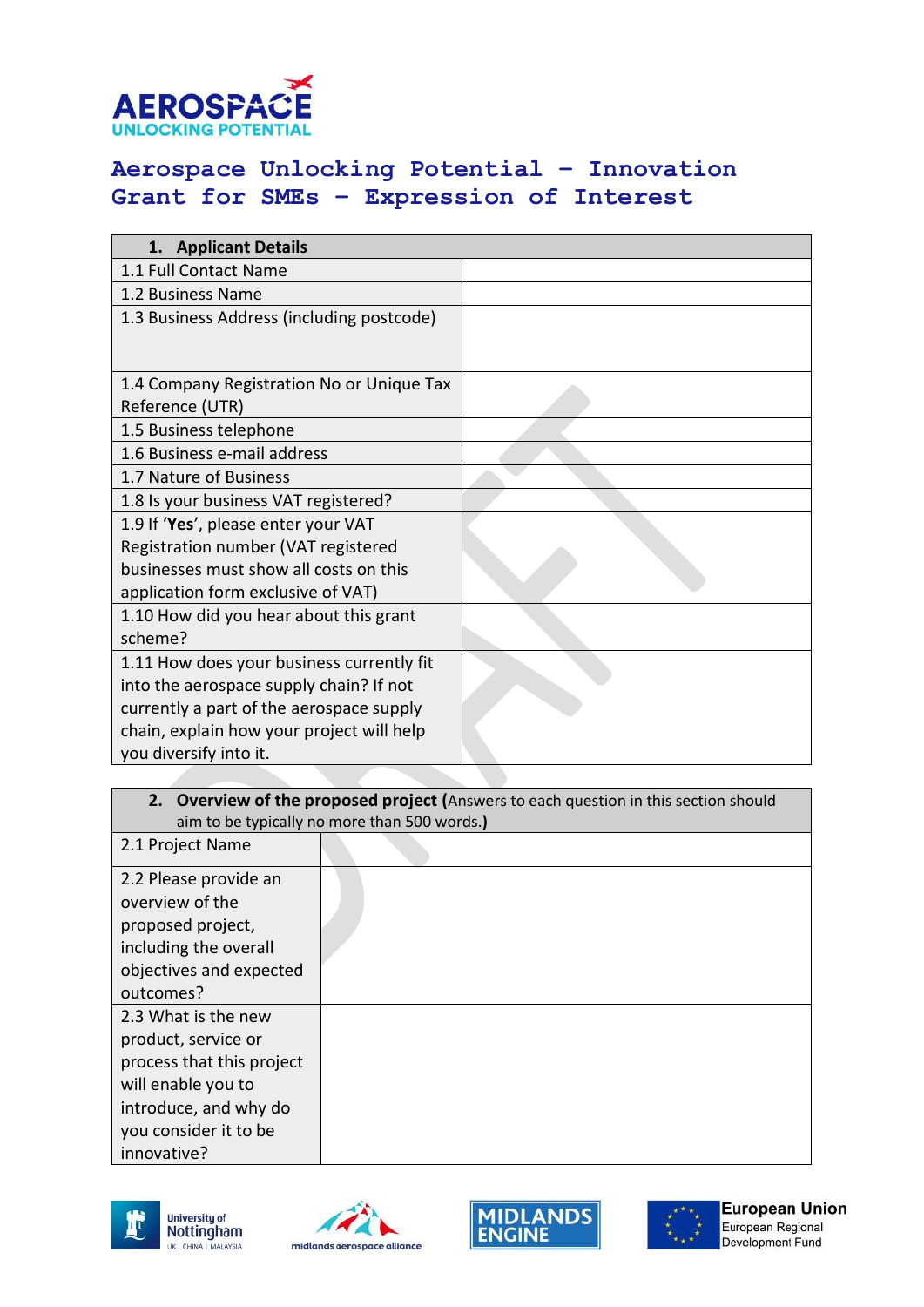

| 2.4 Provide a brief      |
|--------------------------|
| outline of the timescale |
| and any key milestones   |
| of the project.          |

| 3. Grant Requirement                                                   |                      |   |  |
|------------------------------------------------------------------------|----------------------|---|--|
| 3.1 Why is support needed                                              |                      |   |  |
| (What additionality will the                                           |                      |   |  |
| grant provide and/or what                                              |                      |   |  |
| would be done if no grant                                              |                      |   |  |
| was offered)?                                                          |                      |   |  |
|                                                                        |                      |   |  |
| 3.2 Anticipated Start Date                                             |                      |   |  |
| 3.3 Project Duration<br>All projects must be completed by 31st         |                      |   |  |
| September 2022                                                         |                      |   |  |
| 3.4 Outline the indicative                                             | <b>Total Project</b> | £ |  |
| total cost of the project and                                          | Cost                 |   |  |
| the grant required (This                                               | Grant                | £ |  |
| needs to be net of VAT if                                              | Requested            |   |  |
| you are VAT registered)                                                |                      |   |  |
|                                                                        |                      |   |  |
| 3.3 Please provide a list of the expected costs and approximate value. |                      |   |  |
| Expenditure Type*                                                      | <b>Total Cost</b>    |   |  |
|                                                                        | £                    |   |  |
|                                                                        | £                    |   |  |
|                                                                        | £                    |   |  |
|                                                                        | £                    |   |  |
|                                                                        | £                    |   |  |
|                                                                        | £                    |   |  |
|                                                                        | £                    |   |  |

\*Existing staff costs are not eligible and cannot be included against the project. The project expenditure can only be used to bring in, where applicable, new/additional expertise to the company for the duration of, and to work solely on the project

#### **4. Outputs – What do you expected to achieve as a result of your project?**

**Criteria:** A product is new to the market/company if there is no other product available on a market/at the company that offers the same functionality, or the design or technology that the new product uses is fundamentally different from the design or technology of already existing products. Products can be tangible or intangible (incl. services and processes which leads to a product). Multiple sales of a single new product counts as a single Output.

**Will the proposed project lead to the creation of:**

- **1. A product which is new to the firm? Yes/No**
	- **a. If yes, please provide a brief description of the new product and how it fits the criteria above.**









**European Union** European Regional Development Fund